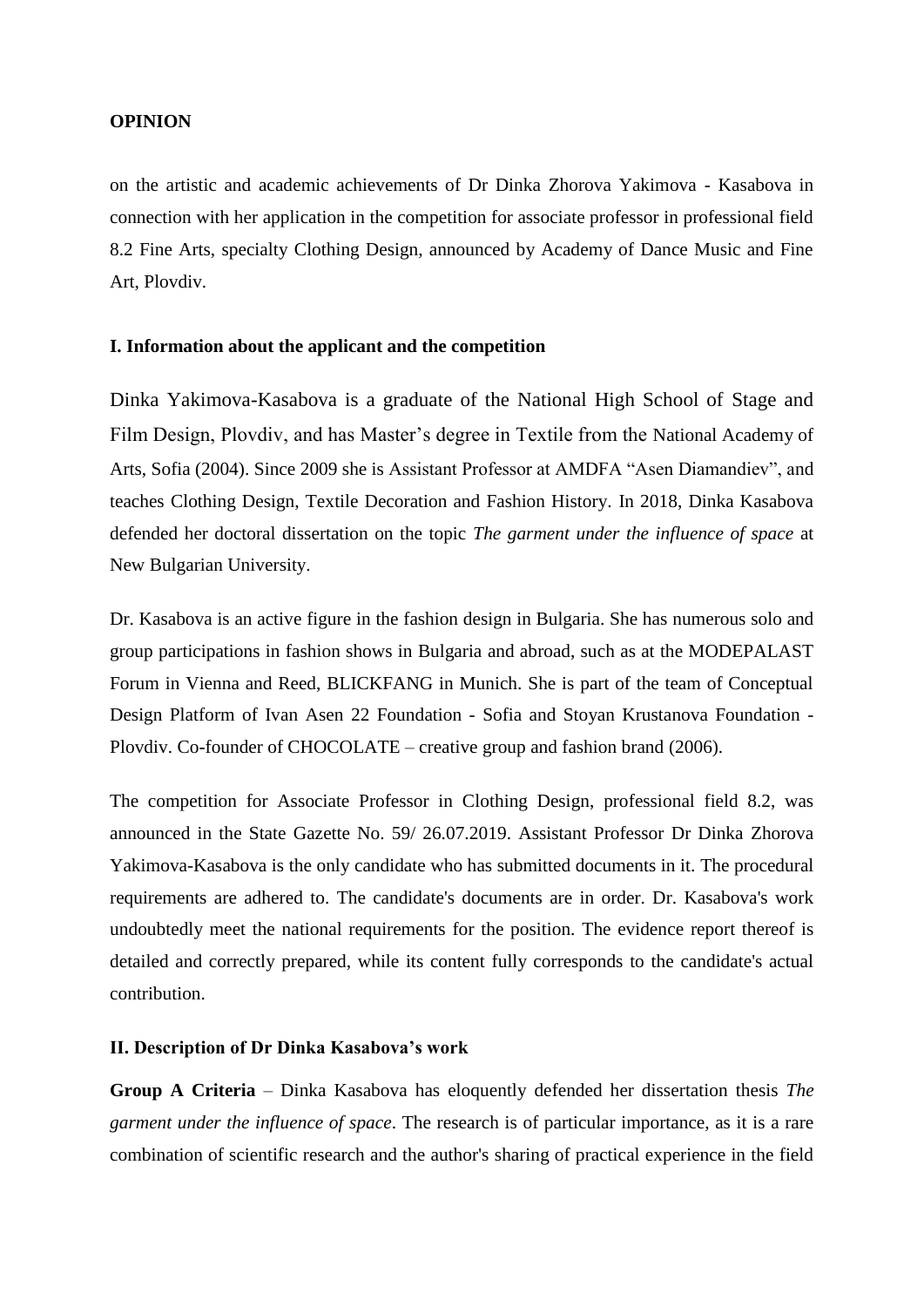of fashion design. This is a rather complex subject, because – in defining the ideas of space – it requires, to a certain extent, a phenomenological approach that relates to the purely functional aspects of fashion design. With the help of appropriate body of literature, however, and thanks to her own efforts and insight, Dinka Kasabova successfully tackles the challenge of this difficult task.

**Group B Criteria** – This section includes two activities: costume design in the production of *Masters* by Racho Stoyanov (Drama Theatre "Nevena Kokanova", Dupnitsa, 21.05.2019, director Nadia Asenova), and the solo exhibition *Immersion* at Art Gallery Andromeda, including textile installation and drawings (opened 09.09.2019). Dr Kasabova's costumes in *Masters* are executed with the idea of mutual exchange of traditional and contemporary, as well as with insightful understanding of stage acting and directorial invention. In addition, in my opinion, the emphasizing of the romantic line of play with the costumes silhouettes, is designed and executed in very original way. Similar to the romantic archetypal stylistics is the exhibition *Immersion*, in which the water, garment and the body are interpreted as independent spheres, which, however, find places of mutual touch in the moments when man opens to the world.

**Group B Criteria** – This group first includes the monograph based on the dissertation. Now in the form of a book, the work of Dr Dinka Kasabova is a valuable guide for students, researchers and those interested in the problems of fashion from different fields and with different creative experiences.

This section also includes four scientific articles: *Fashion, Textiles and Technology, Sustainable Fashion, Ancient Textile Techniques - Shibori* and *Fast and Slow Fashion*. They are highly informative, have the ability to stir interest in the unknown and the curious, to engage in the aptly outlined perspectives of a cultural history, revised from the perspective of the traditions of clothing, but also from the futuristic visions of its possible development. Eight participations in collective exhibition projects complement the above observations. Here I would mention the three fashion design exhibitions with a capsule fashion collection – *Flower Power* (June 2018), *Melting like chocolate* (December 2018) and *Shape of Sands* (June 2019), and the joint exhibitions of teachers and students (Balabanova House, 07.06. – 30.06. 2018 and Gallery P**LOVE**DIV - Plovdiv, 22.03.2019).

**Group D Criteria** include four citations in scientific publications. The articles *Fashion, Textiles and Technology* is cited two times, while *Hippie Subculture - A New Space of*